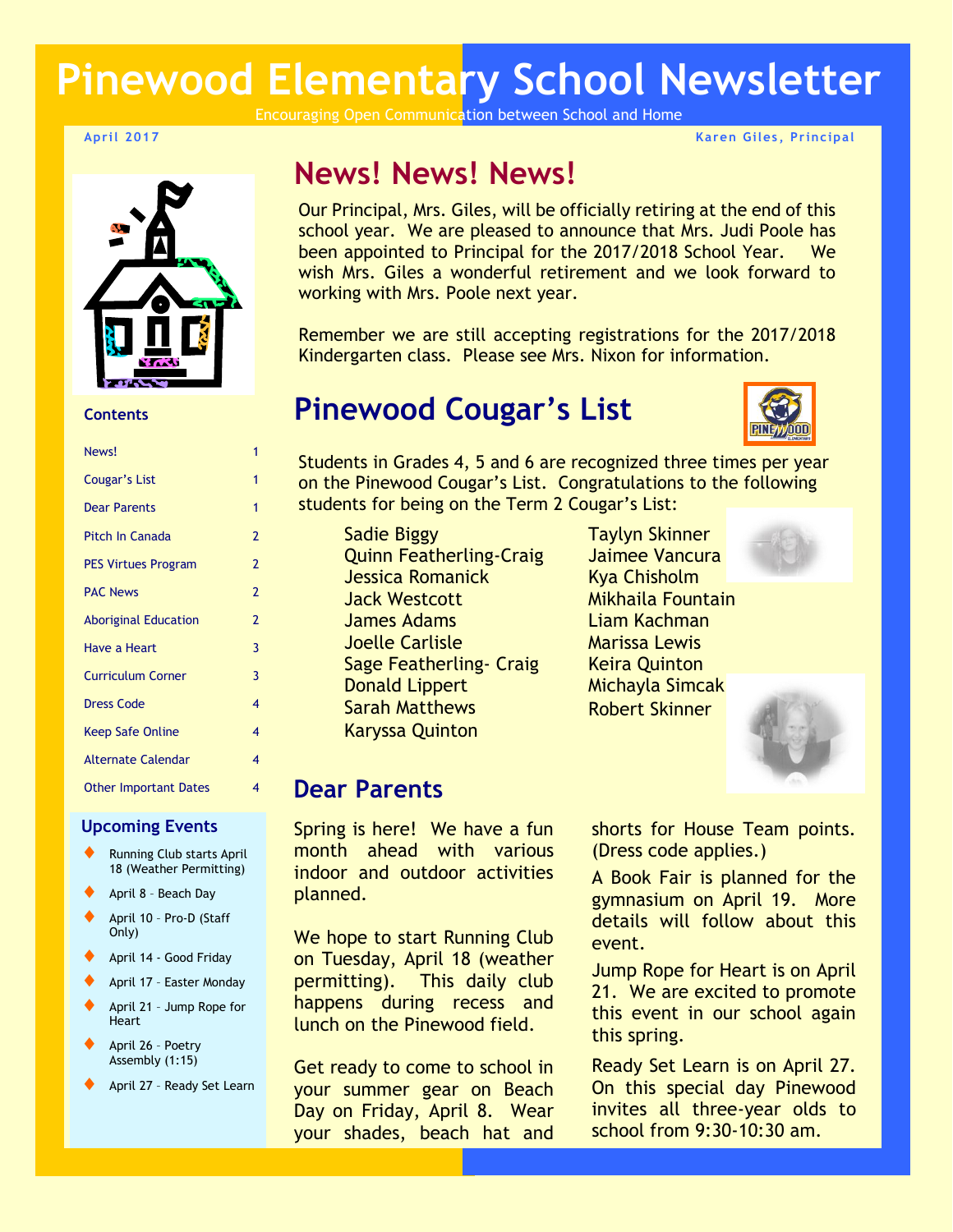





*Pinewood "ROCKS"*

*Student Expectations*

Students at Pinewood are expected to be **RESPECTFUL**

- Listen
- Be polite
- Respect others' right to learn

### *Respectful, Organized, Cooperative, Kind, Safe*







## **Page 2 of 4 Pinewood Elementary School Newsletter**

# **Pitch In Canada Week**

Pinewood will be joining over half a million Canadians as we participate in Pitch-In Canada again this year. Pitch-In Week is April 23-27. Students of Pinewood will be cleaning up the school grounds and around our school during this week.

## **Pinewood Virtues Program**

The purpose of the Virtues Project is to develop a culture where respect, patience, self-discipline, tolerance and joy for learning are among the virtues our students master. The character education of our students has become a priority. We wish to focus on making our school a caring

## **The April Virtue is Honesty**

- Honest!
- Nothing but the truth
- What you see is what you get

## **Pinewood PAC News**

Thank you to Mrs. Romanick for organizing our Campbell's Soup Labels over the past five years. Just a reminder that we are NO LONGER collecting Campbell's Soup Labels.

Thank you to all of the family and friends of Pinewood that supported our Mother's Day Flower Basket Orders.

# **Aboriginal Education Update**

Mrs. R. James, Aboriginal Support Worker

Our entire school enjoyed the performance of the Metis Fiddlers and our own Pinewood Metis Jiggers on Wednesday, March 8.

The Pinewood Metis Jiggers practiced from the end of February until March 8 on Mondays, Wednesdays and Fridays during the lunch hours. Thank you to Ms. Amy Cross for spending time at our school to teach our group of jiggers.



community where all students are encouraged to live by the virtues. Our virtue this month is Responsibility. Our Honesty assembly is April 7.





### **The Next PAC Meeting**

**Date: Wednesday, April 19 Time: 6:30 pm Location:Pinewood Library**



Upcoming in April, Mrs. James will be working with the Kindergarten class on social skills through Learning Journeys.

Thank you, Mrs. James, for continuing to book these cultural experiences for our students.

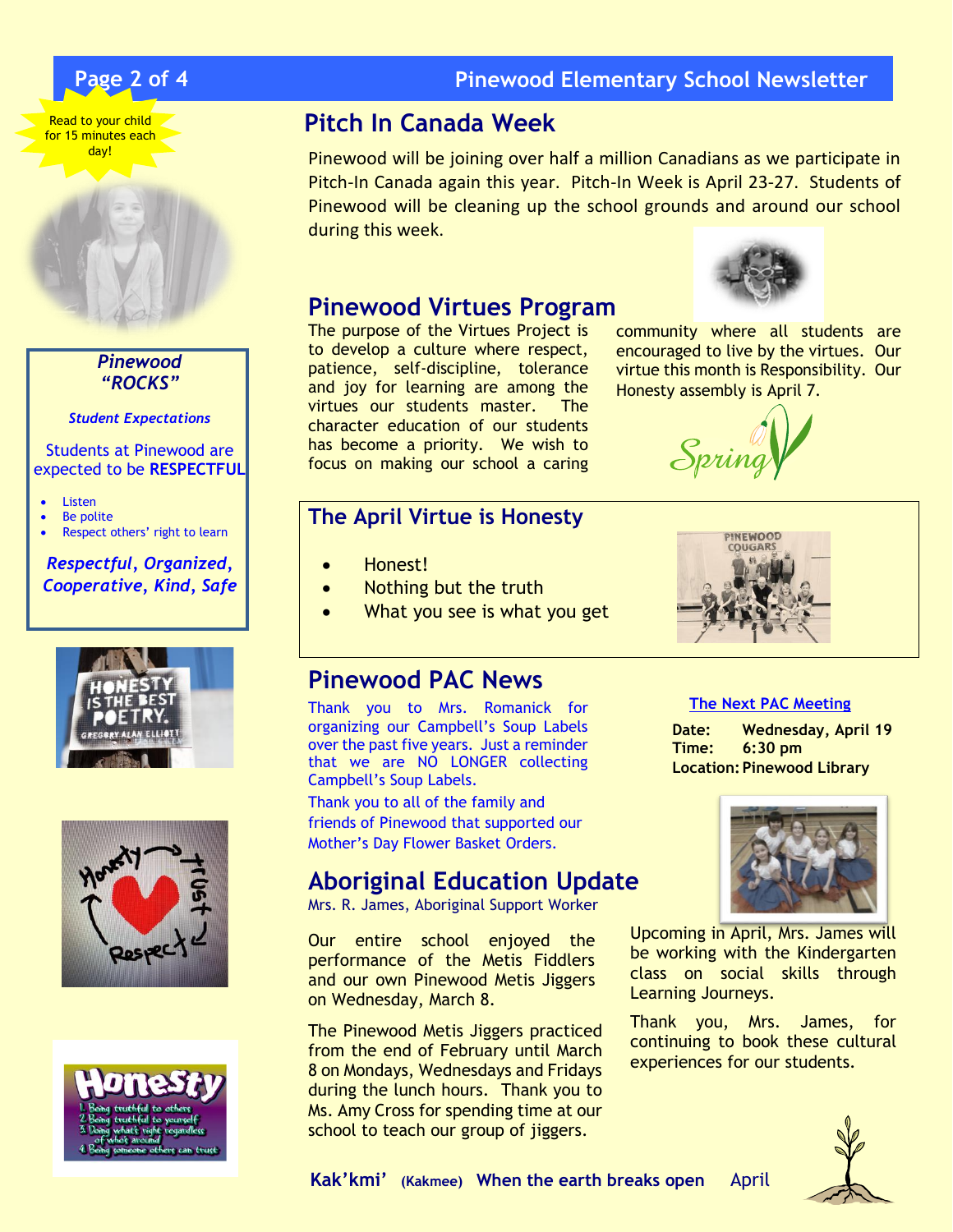## **Pinewood Elementary School Newsletter**

# **` Have a Heart. Stay Active.**

Your heart may be full of good intentions, but if you don't treat it kindly it won't be able to do its job properly.

The good news is you can show your heart love by having physical fun for 30 minutes a day. Dance, swim, cycle, skip, play soccer or shoot hoops—there are endless ways for you to get active! Here are some hints to a healthier you…

- Reduce the time you spend in front of the TV and computer
- Set aside 30 minutes a day for physical activity
- Join Pinewood Exercises every morning! It is 15-25 minutes of fun cardio!

**A healthy heart adds years to your life.**

Helping your child become a skilled, confident reader *(continued from March 2017)*

- **Set an Example**. Let your child see you reading novels, the newspaper or other texts. When children see their parents doing something, they interpret it to be a valuable activity.
- **Pick Favourite Books**. Read to you child the books that were your favourites when you were a child and talk about why you loved them.
- **Visualize**.Ask your child to picture the story as you read it.
- **Write**.Encourage your child to write about the stories that you have read together. Writing is an excellent support to reading.
- **Play Games**.Play letter and word games like Scrabble.
- **Build Confidence.** Encourage your child to "read" to you even if your child is not yet old enough to actually read the words on the page and is just following the pictures. This important activity, generally believed to be a step to early reading, will help your child to build confidence and an understanding about stories.
- **Visit the Library.** Create a home library or visit the public library regularly. Provide a variety of reading materials: books, comics, newspaper, recipe books, computer software and an encyclopedia.
- **Point Out Words**. Point out words on street signs, cereal boxes and other packaging.
- **Word Solving Strategies**. Practise word solving strategies: look at the first letter of a word, reread, sound out words or skip a difficult word and read to the end of the sentence for clues as to what the word might be.
- **Value School and Learning**. Show your child how much you value school and learning. Visit your child's class and talk to the teacher about reading progress.
- **Take Books With You**.Take books with you wherever you go; to the restaurant, to visit relatives, in the car, on the bus, to the doctor's office.



*Did you know???*

*Each time your heart beats it pushes about 80 ml of blood. That may not seem like much but it is about 3 tablespoons. Your heart beats from 90 to 120 times a minute. Calculate how much blood your heart beats per minute.*



**Head Lice**

Head lice have made a comeback during the last few decades. They are a common problem in many communities. The presence of head lice does not reflect on cleanliness, parenting or income. Anyone can get them! Children get head lice "again" generally not from infestation at school but usually from improper or incomplete treatment previously. The single most important item is to treat the head. Enclosed in our newsletter is a sheet with some information.

## **Page 3 of 4**

**Curriculum Corner April 2017** Mrs. Giles